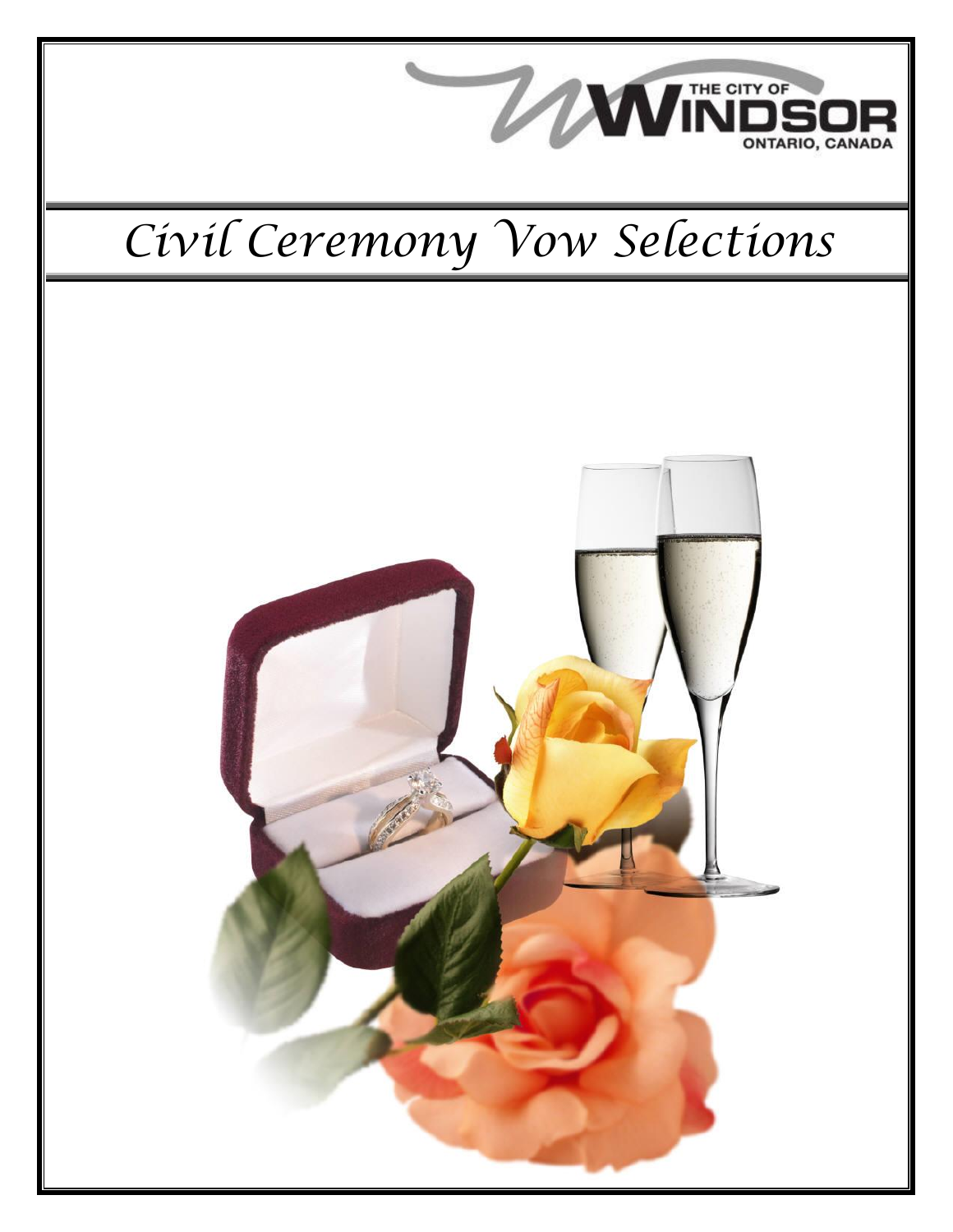## *Contemporary Vows*



Welcome family and friends, my name is Officiate, and I have the privilege of performing this ceremony today. On behalf of App 1 and App 2 thank you for sharing their special day with them.

You are present here today to witness and celebrate the union of Applicant 1 and Applicant 2 in legal matrimony according to the customs and laws prevailing by the government of the Province of Ontario.

App 1 and App 2 have invited us to share in this celebration as they affirm their love before us, pledge their faith to one another and enter into the joys and privilege of marriage.

Joy in marriage is not something that just happens. A good marriage must be created. The little things are the big things.

It is never being too old to hold hands, and remembering to say "I love you".

It is standing together facing the world and keeping the courtship alive.

It is not expecting one person to wear a halo or the other to have the wings of an angel. But showing patience, kindness, understanding, and having a sense of humour. It is not looking for perfection in each other, but forgiving, forgetting and letting go.

App 1, repeat after me please: **I solemnly declare that I do not know of any lawful reason why I may not be joined in matrimony to App 2.**

App 2, repeat after me please**: I solemnly declare that I do not know of any lawful reason why I may not be joined in matrimony to App 1.**

App 1, repeat after me, please: **I call upon these persons here present to witness that I App 1, do take you App 2, to be my lawfully wedded** 

**husband/wife/spouse/partner, to laugh with you in joy, to grieve with you in sorrow, to grow with you in love, to be faithful to you alone, As long as we both shall live.**

App 2: Do you accept?

App 2, repeat after me please:

**I call upon these persons here present to witness that I App 2 do take you App 1, to be my lawfully wedded husband/wife/spouse/partner, to laugh with you in joy, to grieve with you in sorrow, to grow with you in love, to be faithful to you alone, As long as we both shall live.**

App 1: Do you accept?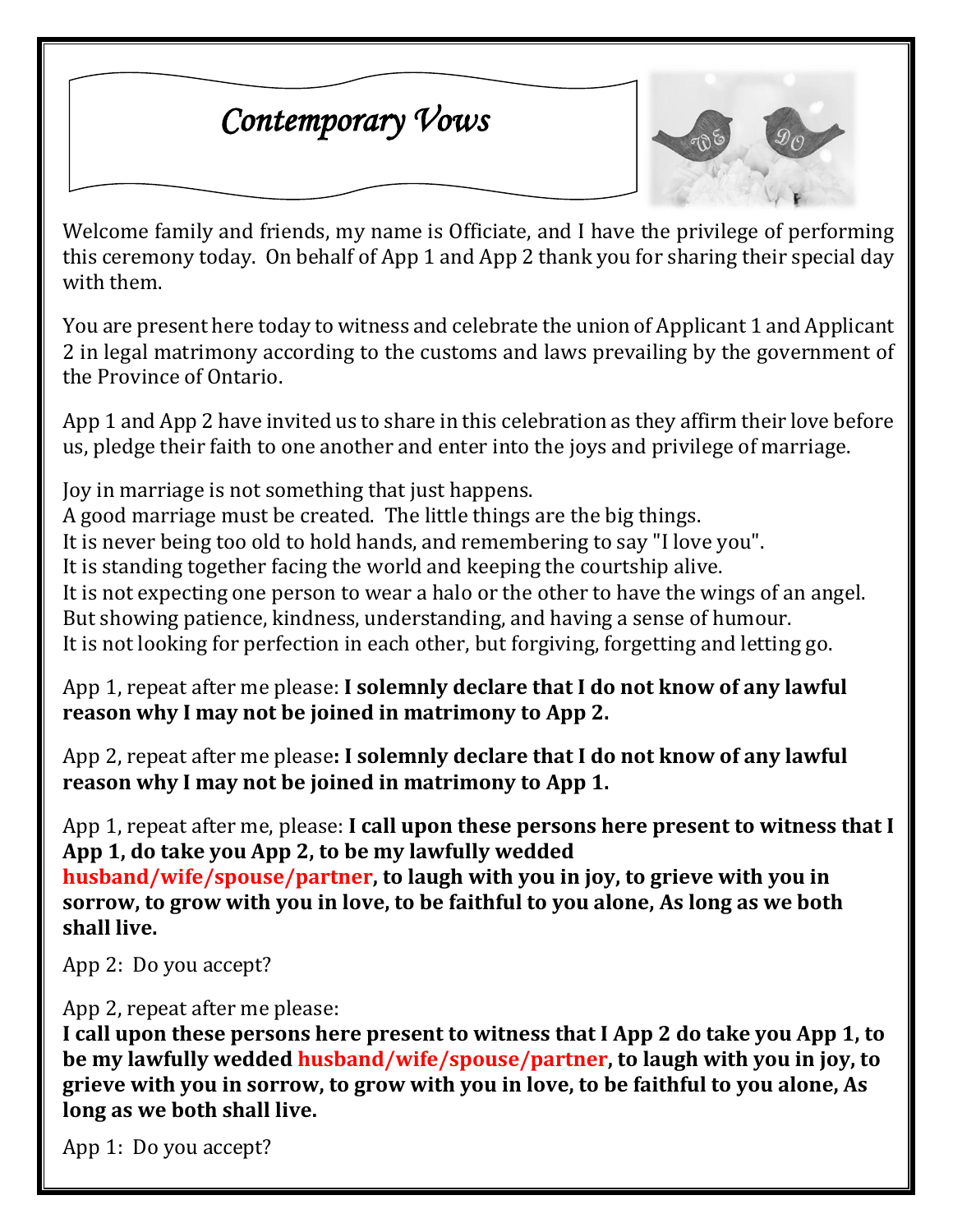Let the rings you are about to exchange be a sign that love has substance as well as soul; a present as well as a past; and that, despite its occasional sorrows, love is a circle of happiness, wonder and delight.

App 1: Do you have the ring? Please place the ring on App 2's finger repeating after me: **App 2 this ring symbolizes our union as husband and wife/spouses/partners, for today, tomorrow and all the years to come. Please wear it as a reminder of our love.**

App 2: Do you have the ring? Please place the ring on App 1's finger repeating after me: **App 1 this ring symbolizes our union as husband and wife/spouses/partners, for today, tomorrow and all the years to come. Please wear it as a reminder of our love.**

May those who wear these rings live in love all of their days.

I will now invite the witnesses to join App 1 and App 2 to complete the signing of the register.

May the love, which has brought you together, continue to grow and enrich your lives. May your relationship always be one of love and trust.

May the happiness you share today be with you always.

May everything you have said and done here today, become a living truth in your lives.

I wish you long life, happiness, prosperity, and may the vows you exchanged today, sustain you forever.

I, Officiate, by virtue of the powers vested in me by the Marriage Act and the Province of Ontario; do hereby pronounce you Applicant 1 and Applicant 2 to be husband and wife/officially wed. You may kiss.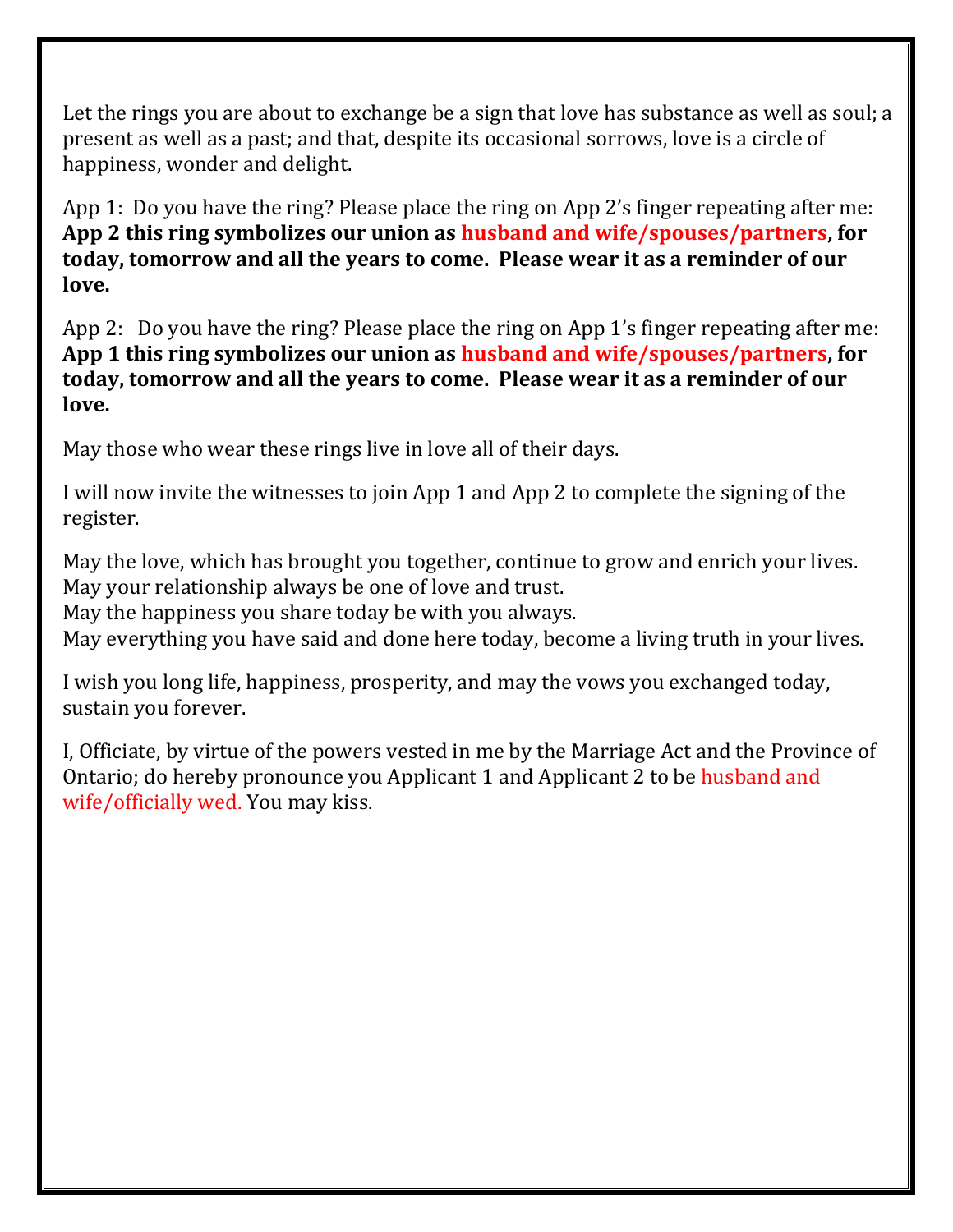



Welcome family and friends, my name is Officiate, and I have the privilege of performing this ceremony today.

All of you are present here today because you, in one way or another, have been part of App 1 and App 2's life; so on behalf of the happy couple, thank you for coming and sharing in this special day.

We are gathered here to witness the formal joining of Applicant 1 and Applicant 2 in legal matrimony according to the customs and laws prevailing by the Government of the Province of Ontario.

Joy in marriage is not something that just happens.

A good marriage must be created. The little things are the big things. It is never being too old to hold hands, and remembering to say "I love you".

It is standing together facing the world and keeping the courtship alive.

It is not expecting one person to wear a halo or the other to have the wings of an angel. But showing understanding, patience, kindness, and having a sense of humour. It is not looking for perfection in each other, but forgiving, forgetting and letting go.

App 1 and App 2's love for each other has grown for both of them, as individuals and as a couple, they stand before you today, ready and willing to fully commit to one another, as forever friends and as husband and wife/partners/spouses.

App 1, please repeat after me: **I solemnly declare that I do not know of any lawful reason why I may not be joined in matrimony to App 2.**

App 2, please repeat after me: **I solemnly declare that I do not know of any lawful reason why I may not be joined in matrimony to App 1.**

Marriage is a promise of companionship, and having someone to share all of life's experiences with. Marriage does not promise there won't be any rough times, just the assurance; someone will be there who cares. Marriage does not promise eternal romance, just eternal love and commitment. Marriage cannot prevent disappointments, or grief, but it can offer hope, acceptance, and comfort.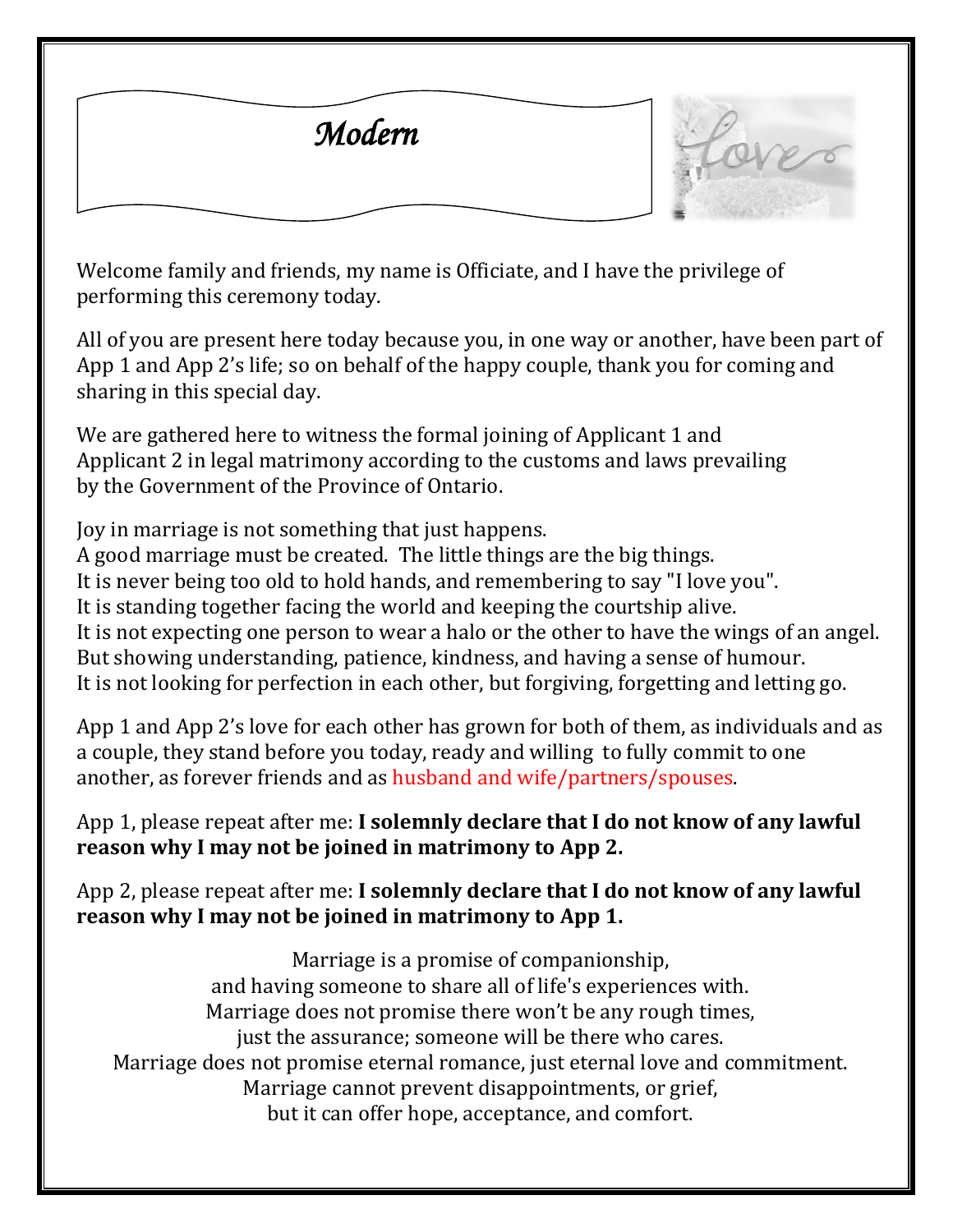Marriage cannot protect you from making individual choices or shelter you from the world, but Marriage does offer the promise that someone will be there waiting to listen, to console, and to inspire you. Marriage is the joining of two people who share the promise that only marriage can make, that someone will always be there who truly loves you... someone to share the sunshine and the rain, and you will experience a richer, more fulfilling life because of it.

App 1, repeat after me, please: **I call upon these persons here present to witness that I, App 1, do take you, App 2, to be my lawfully wedded husband/wife/partner/spouse, to have and to hold, from this day forward, for better or worse, for richer or poorer, in sickness and in health, to love and to cherish, so long as we both shall live.**

App 2: Do you accept?

App 2, repeat after me, please: **I call upon these persons here present to witness that I, App 2, do take you, App 1, to be my lawfully wedded husband/wife/partner/spouse, to have and to hold, from this day forward, for better or worse, for richer or poorer, in sickness and in health, to love and to cherish, so long as we both shall live.**

App 1: Do you accept?

I ask that the rings you are about to exchange be used and regarded as a seal and confirmation and acceptance of the vows you have made.

App 1, please place on the third finger of App 2's left hand and repeat after me: **App 2, this ring symbolizes our union as husband and wife/partners/spouses, for today, tomorrow and all the years to come. Please wear it as a reminder of our love.**

App 2, please place on the third finger of App 1's left hand and repeat after me: **App 1, this ring symbolizes our union as husband and wife/partners/spouses, for today, tomorrow and all the years to come. Please wear it as a reminder of our love.**

You can give without loving, but you can never love without giving. Love knows that even when you are alone, you will never be lonely again. And great happiness of life is the conviction that we are loved. Loved for ourselves, and even loved in spite of ourselves.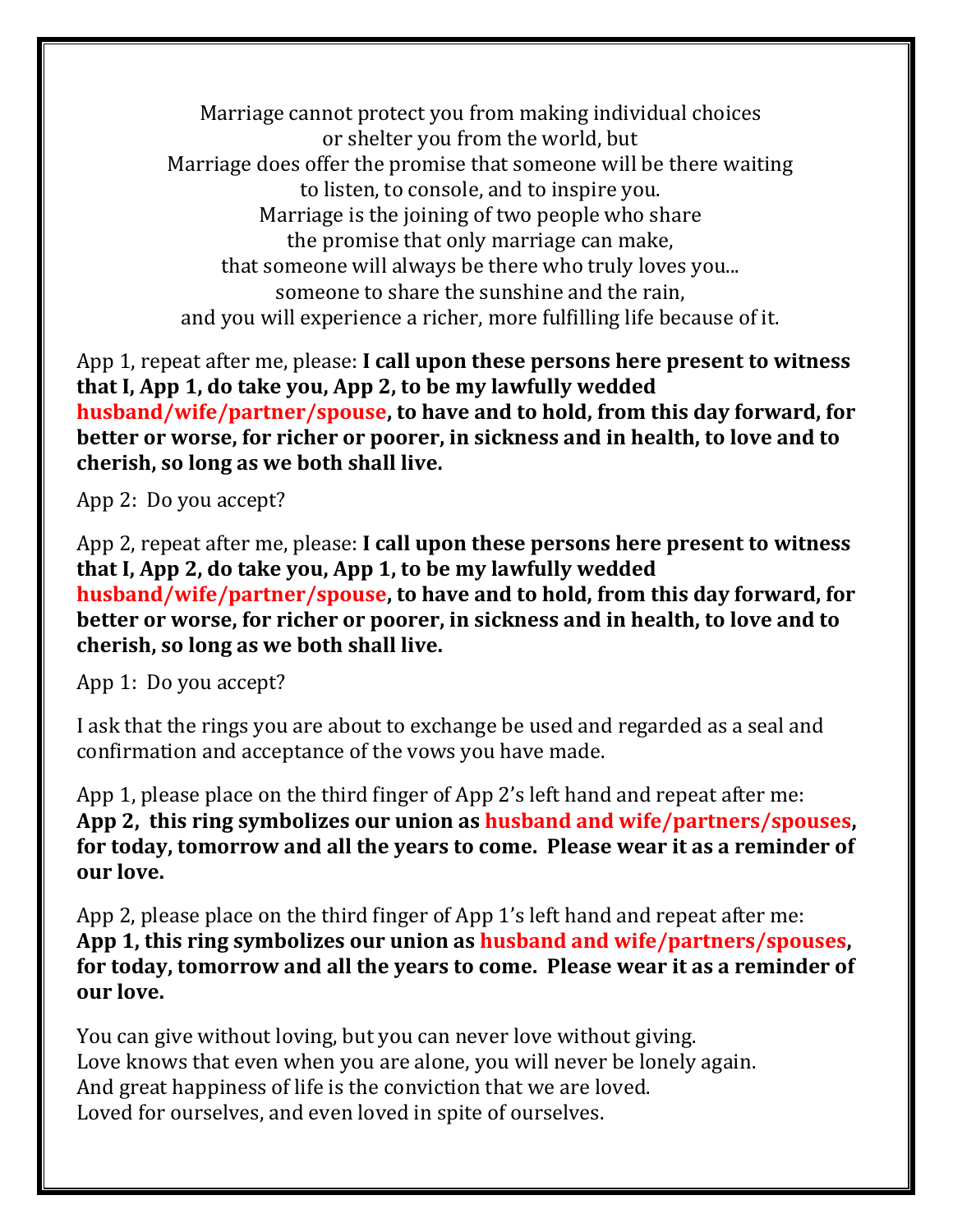May all that you are, always be in love; And may all that is love, always be in you. May you always see and encourage the best in each other.

May the challenges that life brings your way make your marriage grow stronger. May you always be each other's best friend and greatest love.

I will now invite the witnesses to join App 1 and App 2 to complete the signing of the register.

I wish you both, a long life, happiness, prosperity and may the vows you exchanged today, continue forever.

And now, App 1 and App 2, you have consented to marriage, and have declared your intentions before these witnesses, in my presence, and have exchanged these rings as a pledge of your vows to each other; so, by the powers vested in me by the Marriage Act and the Province of Ontario, I Officiate, hereby pronounce you Applicant 1 and Applicant 2 to be husband and wife/officially wed. You may kiss.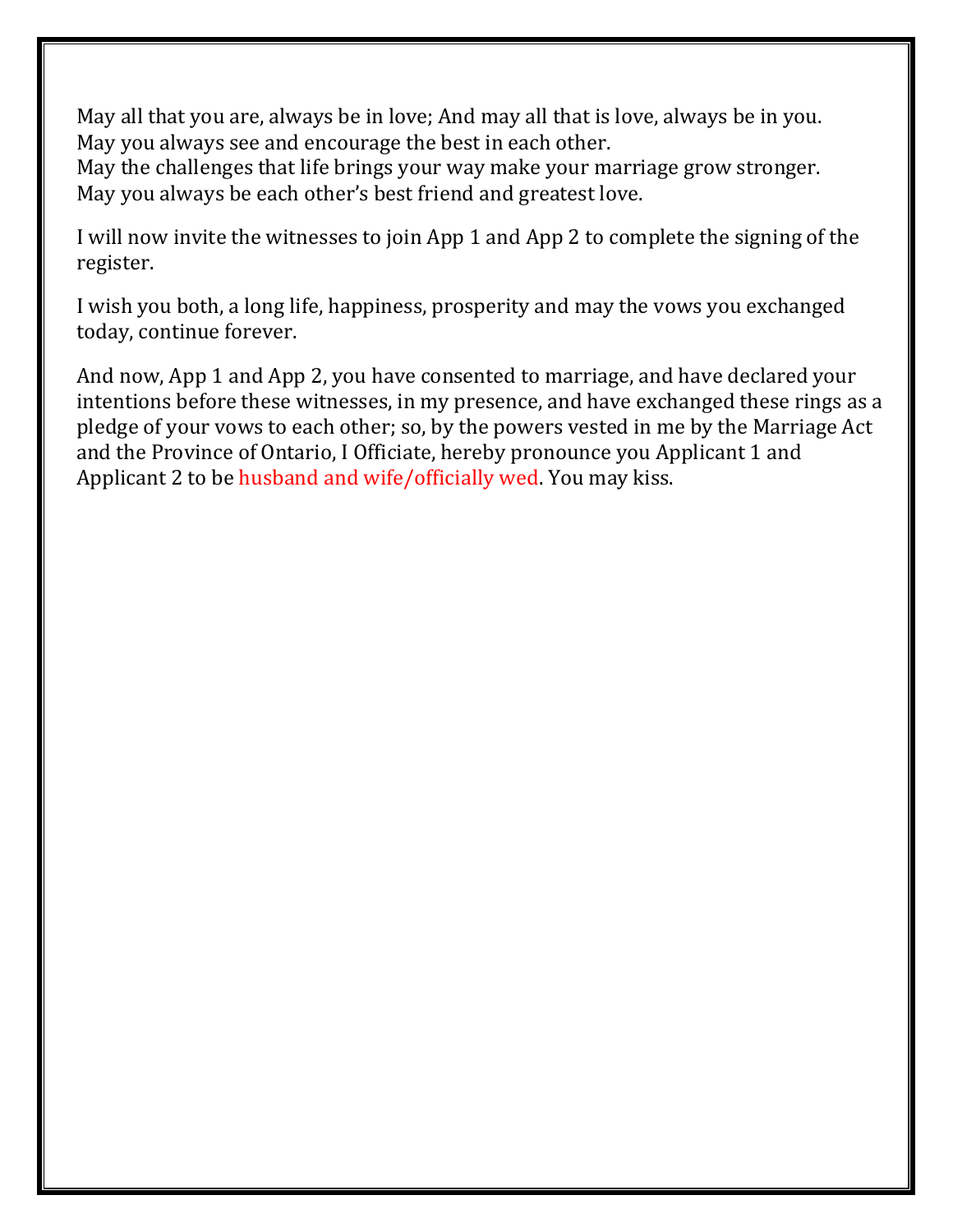## *Short and Sweet*



Good morning/afternoon, my name is Officiate, and I have the privilege of performing this ceremony. On behalf of App 1 and App 2, thank you for sharing in their special day.

We are gathered here to witness the formal joining of Applicant 1 and Applicant 2 in legal matrimony according to the customs and laws prevailing by the Government of the Province of Ontario.

By making this commitment today, App 1 and App 2 demonstrate their devotion to each other and dedicate themselves to a life together as a couple. Their relationship will become stronger and deeper, as they pledge their love and faithfulness to each other.

Marriage should not be entered into recklessly or irresponsibly but maturely and honestly. Marriage is the faithful union between two people with the exclusion of all others and ought to be taken with a serious understanding and appreciation.

App 1, repeat after me, please: **I solemnly declare that I do not know of any lawful reason why I may not be joined in matrimony to App 2.**

App 2, repeat after me, please: **I solemnly declare that I do not know of any lawful reason why I may not be joined in matrimony to App 1.**

Please repeat after me, App 1: **I call upon these persons here present to witness that I, App 1, do take you, App 2, to be my lawfully wedded husband/wife/partner/spouse.**

Please repeat after me, App 2: **I call upon these persons here present to witness that I, App 2, do take you, App 1, to be my lawfully wedded husband/wife/partner/spouse.**

App 1, do you have the ring? Please place the ring on App 2's finger and repeat after me: **App 2, with this ring I thee wed, I shall love, honour and cherish you and this ring is the symbol of my love.**

App 2, do you have the ring? Please place the ring on App 1's finger and repeat after me: **App 1, with this ring I thee wed, I shall love, honour and cherish you and this ring is the symbol of my love.**

I will now invite the witnesses to join App 1 and App 2 to complete the signing of the register.

May you enjoy length of days, fulfillment of hopes, and peace and contentment of mind as you live day-to-day and fulfill the terms of the promise you have made to one another today.

I wish you long life, happiness, prosperity and may the vows you exchanged today, sustain you forever.

I, Officiate, by virtue of the powers vested in me by the Marriage Act and the Province of Ontario; do hereby pronounce you Applicant 1 and Applicant 2 to be husband and wife/officially wed. You may kiss.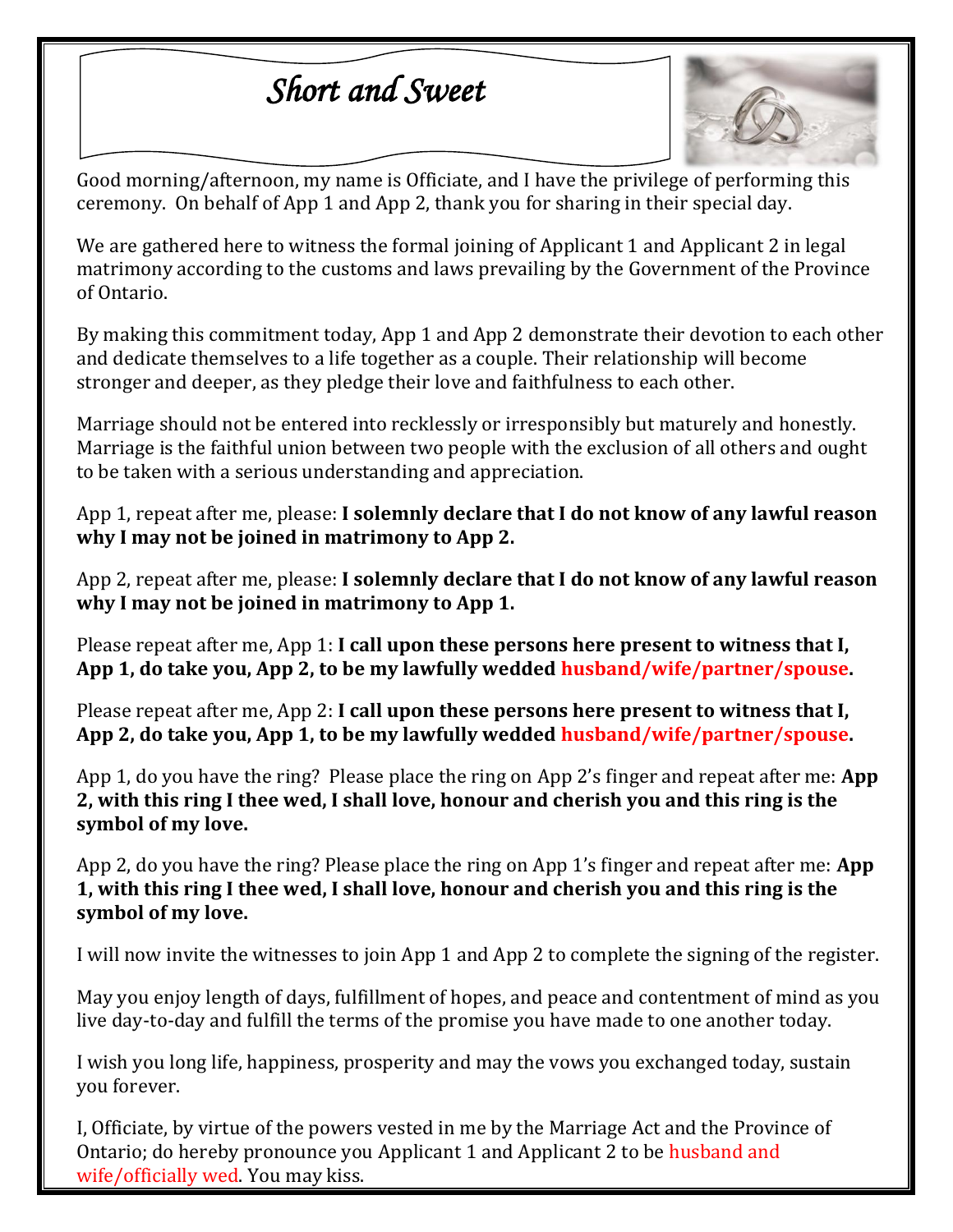



Welcome family and friends, my name is Officiate, and I have the privilege of performing this ceremony today. On behalf of App 1 and App 2, thank you for being here and sharing in their joy on this special day.

We are gathered here in the presence of these witnesses, to unite together Applicant 1 and Applicant 2 in the bonds of matrimony according to the customs and law prevailing by the Government of the Province of Ontario.

We are also here to celebrate the love they have discovered for each other, and support their decision to commit themselves to a lifelong relationship.

Marriage is not a single event but rather a developing process and should not be entered into recklessly or irresponsibly but rather maturely and honestly. Marriage is the faithful union between two people to the exclusion of all others and needs to be taken with a serious understanding and appreciation.

App 1, please repeat after me: **I solemnly declare that I do not know of any lawful reason why I may not be joined in matrimony to App 2.**

App 2, please repeat after me: **I solemnly declare that I do not know of any lawful reason why I may not be joined in matrimony to App 1.**

By making this commitment today, App 1 and App 2's relationship will become stronger and deeper. They stand before you today, ready and willing to fully commit to one another, as forever friends and as husband and wife/partners/spouses. Their lives, which began on separate paths, will now be joined as one.

Please repeat after me, App 1: **I call upon these persons here present to witness that I, App 1, do take you App 2, to be my lawfully wedded husband/wife/spouse/partner, to have and to hold, from this day forward, for better or worse, for richer, for poorer, in sickness and in health, to love and to cherish so long as we both shall live.**

App 2: Do you accept?